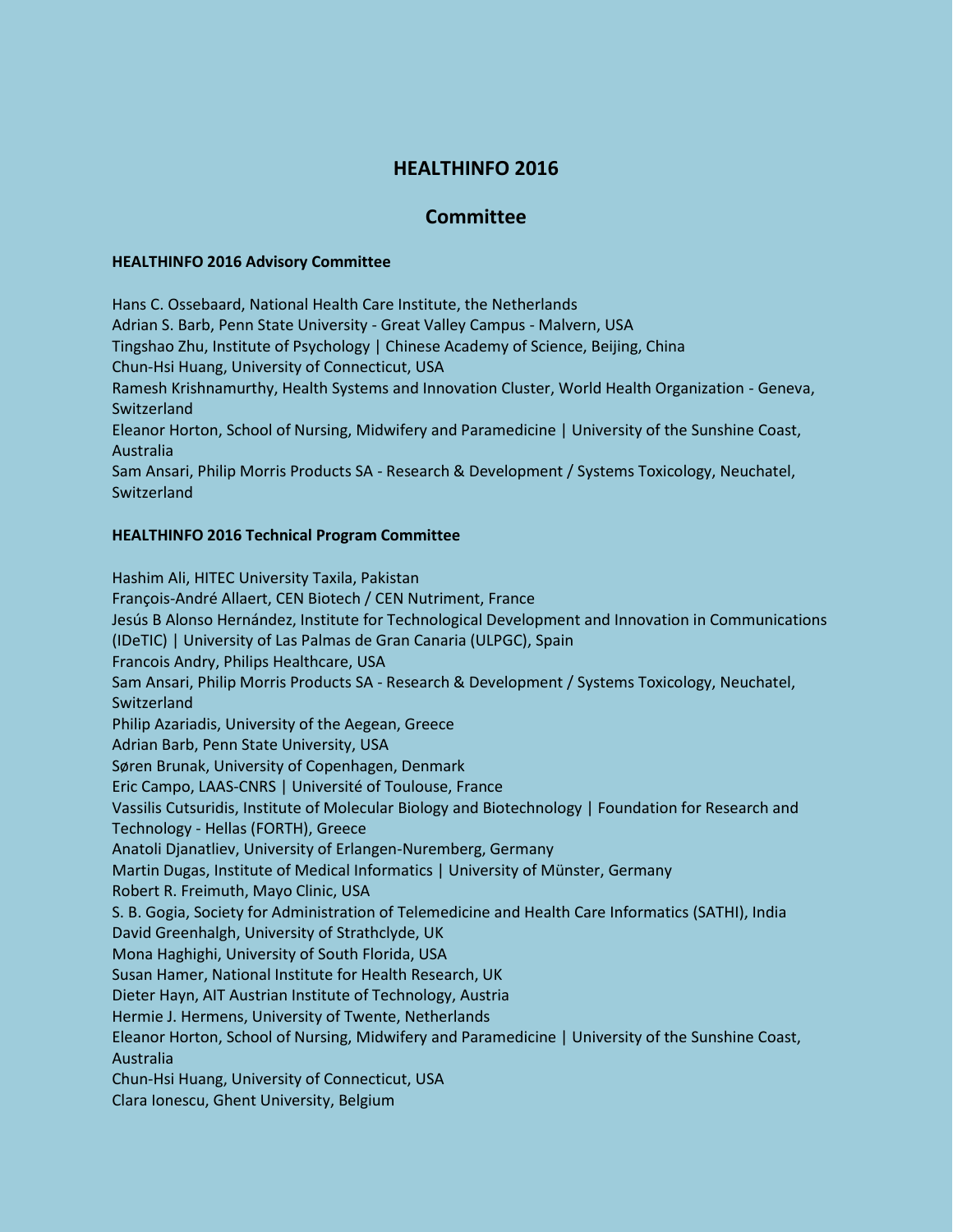Ellen Jaatun, Norwegian University of Technology and Science (NTNU) / St. Olav Hospital, University Hospital, Norway Bozena Kaminska, Simon Fraser University, Canada Bridget Kane, Trinity College Dublin, Ireland Eizen Kimura, Medical School of Ehime University, Japan Gabriel Kiss, Norwegian University of Technology and Science (NTNU) / St. Olav Hospital, University Hospital, Norway Petra Knaup-Gregori, University of Heidelberg | Institute of Medical Biometry and Informatics, Germany Waldemar W. Koczkodaj, Laurentian University, Canada Leena Korpinen, Tampere University of Technology, Finland Georgios Kouroupetroglou, University of Athens, Greece Ramesh Krishnamurthy, Health Systems and Innovation Cluster, World Health Organization - Geneva, Switzerland Elyes Lamine, University of Toulouse / Ecole des Mines d'Albi-Carmaux, France Valderi Leithardt, Federal University of Rio Grande do Sul (UFRGS), Brazil Rory Lewis, UC Denver Anschutz Medical Campus, USA Choubeila Maaoui, LCOMS - Université de Lorraine, France Wendy MacCaull, St. Francis Xavier University, Canada Mufti Mahmud, University of Padova, Italy Flora Malamateniou, University of Piraeus, Greece Alda Marques, School of Health Sciences | Institute for Research in Biomedicine (iBiMED) | University of Aveiro, Portugal Fernando J. Martin-Sanchez, Weill Cornell Medicine, USA Mário Martins Oliveira, Santa Marta Hospital, Lisbon, Portugal Ken Masamune, Tokyo Women's Medical University, Japan José Manuel Matos Ribeiro da Fonseca, NOVA University of Lisbon, Portugal Martin J. McKeown, University of British Columbia | University Hospital, Vancouver, Canada Kunal Mitra, Florida Institute of Technology, USA Nicky Mostert-Phipps, Nelson Mandela Metropolitan University, South Africa Hans C. Ossebaard, National Health Care Institute, the Netherlands Louise B. Pape-Haugaard, Aalborg University, Denmark Paolo Paradisi, Institute of Information Science and Technologies - National Research Council (ISTI-CNR), Italy / Basque Center for Applied Mathematics (BCAM), Spain Jennifer Percival, University of Ontario | Institute of Technology Oshawa, Canada, Canada Alain Pruski, Université de Lorraine, Francea Alexandra Queirós, School of Health Sciences / Institute of Electronics and Telematics Engineering of Aveiro (IEETA) | University of Aveiro, Portugal Roos Rajae-Joordens, Philips Research, Netherlands Deborah Ribeiro Carvalho, Pontifical Catholic University of Paraná, Brazil Marcos A. Rodrigues, Sheffield Hallam University, UK Nelson P. Rocha, University of Aveiro, Portugal Sandra Rua Ventura, School of Allied Health Technologies | Porto Polytechnic Institute, Portugal Tapio Salakoski, University of Turku, Finland Stefan Sauermann, University of Applied Sciences Technikum Wien, Austria Toshiyo Tamura, Osaka Electro-Communication University, Japan Joseph Tan, McMaster University, Canada Adel Taweel, King's College London, UK / Birzeit University, Palestine Vicente Traver, Universitat Politècnica de València, Spain